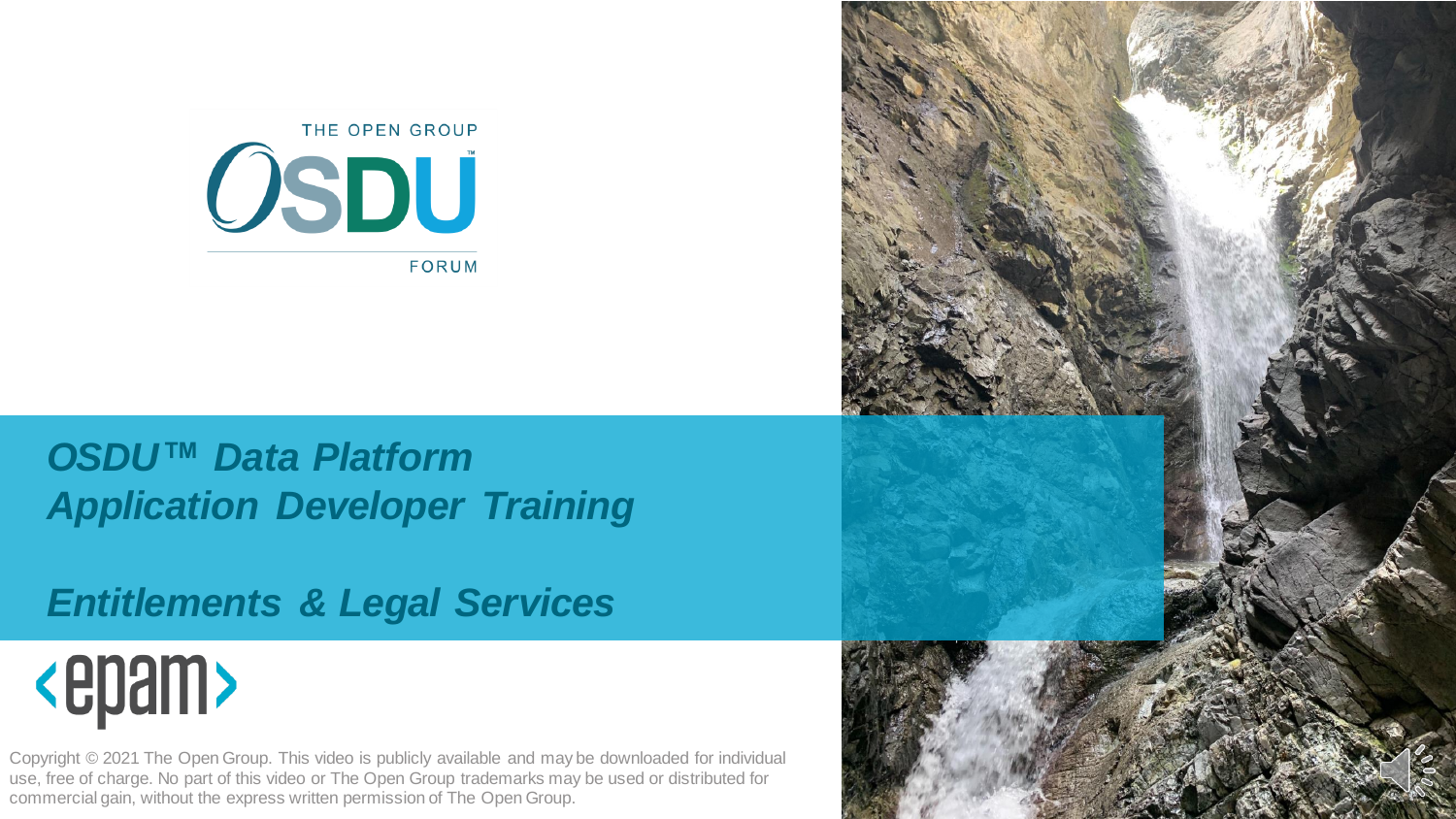#### **Usage Scenarios**









Company rules



Sanctions



Legal Requirements



Copyright © The Open Group 2021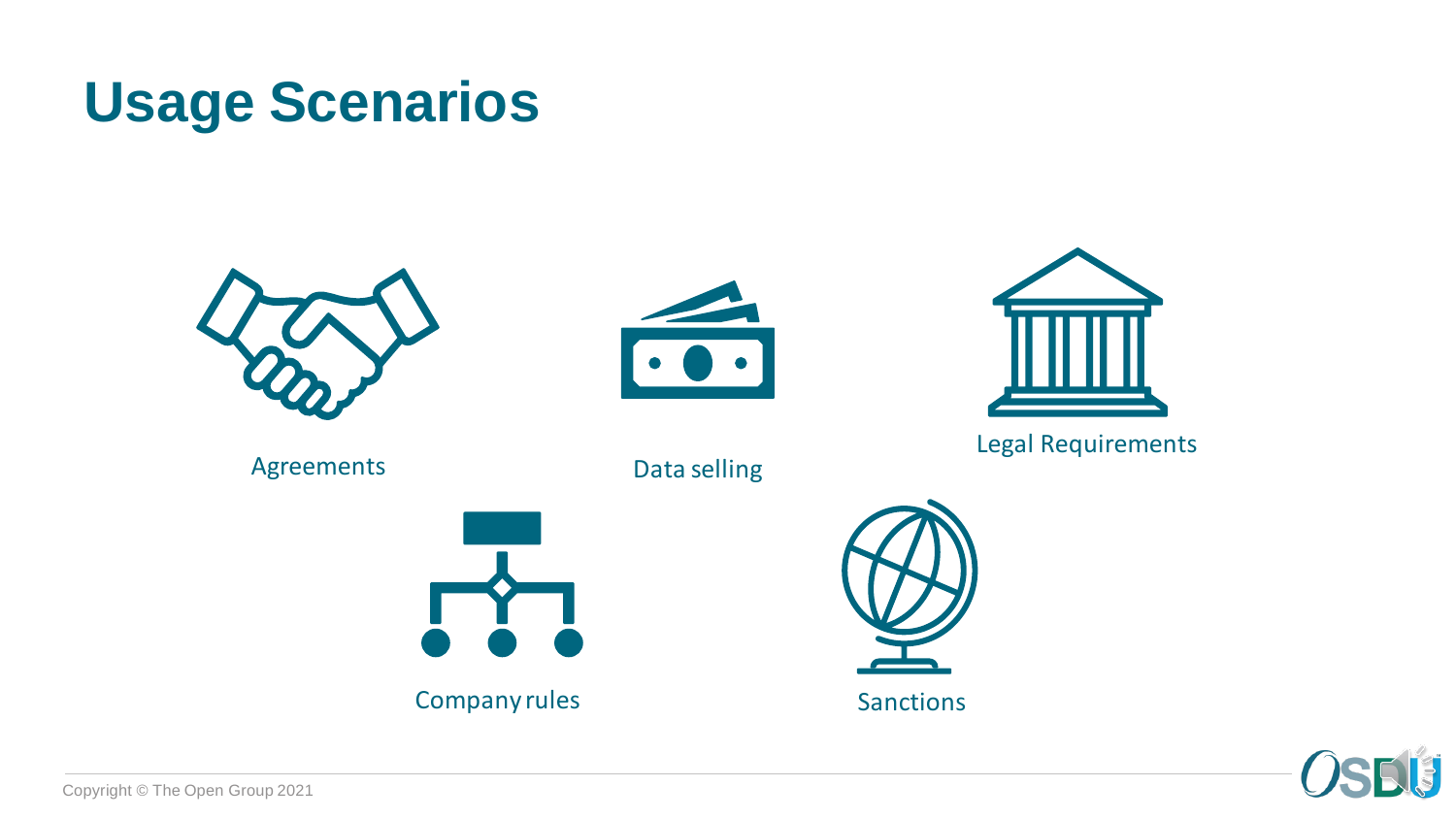#### **Security and Compliance Services**

» **Entitlements**

Uses **groups** to define **service** and **data** access inside the OSDU Data Platform.

» **Legal**

Defines the **legal status** of records » **Policy (Demo)**

Apply **custom rules**  for the **Storage** and **Search** CRUD operation

Policy Service<https://community.opengroup.org/osdu/platform/security-and-compliance/policy>

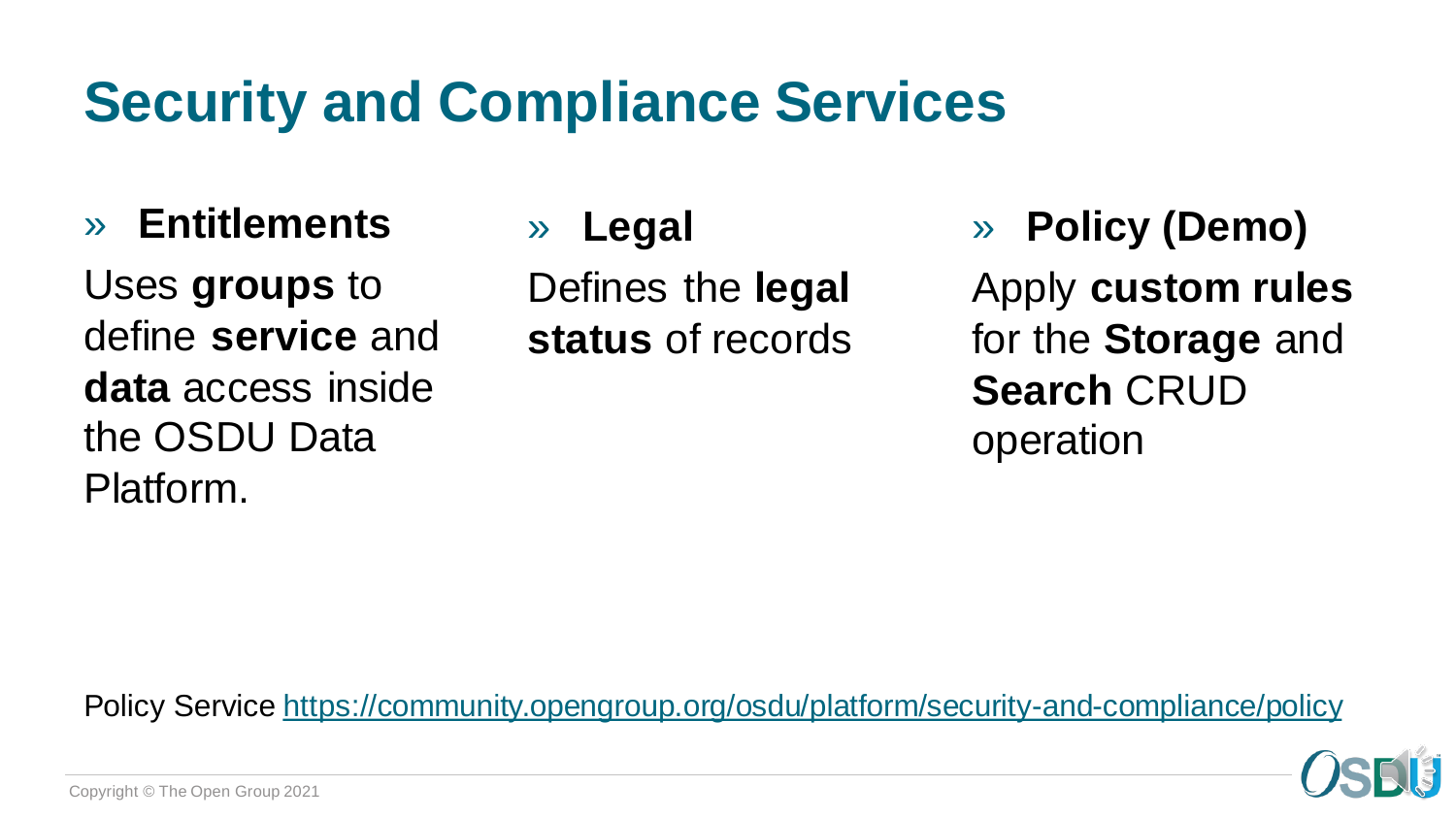## **Entitlements Service**



Copyright © The Open Group 2021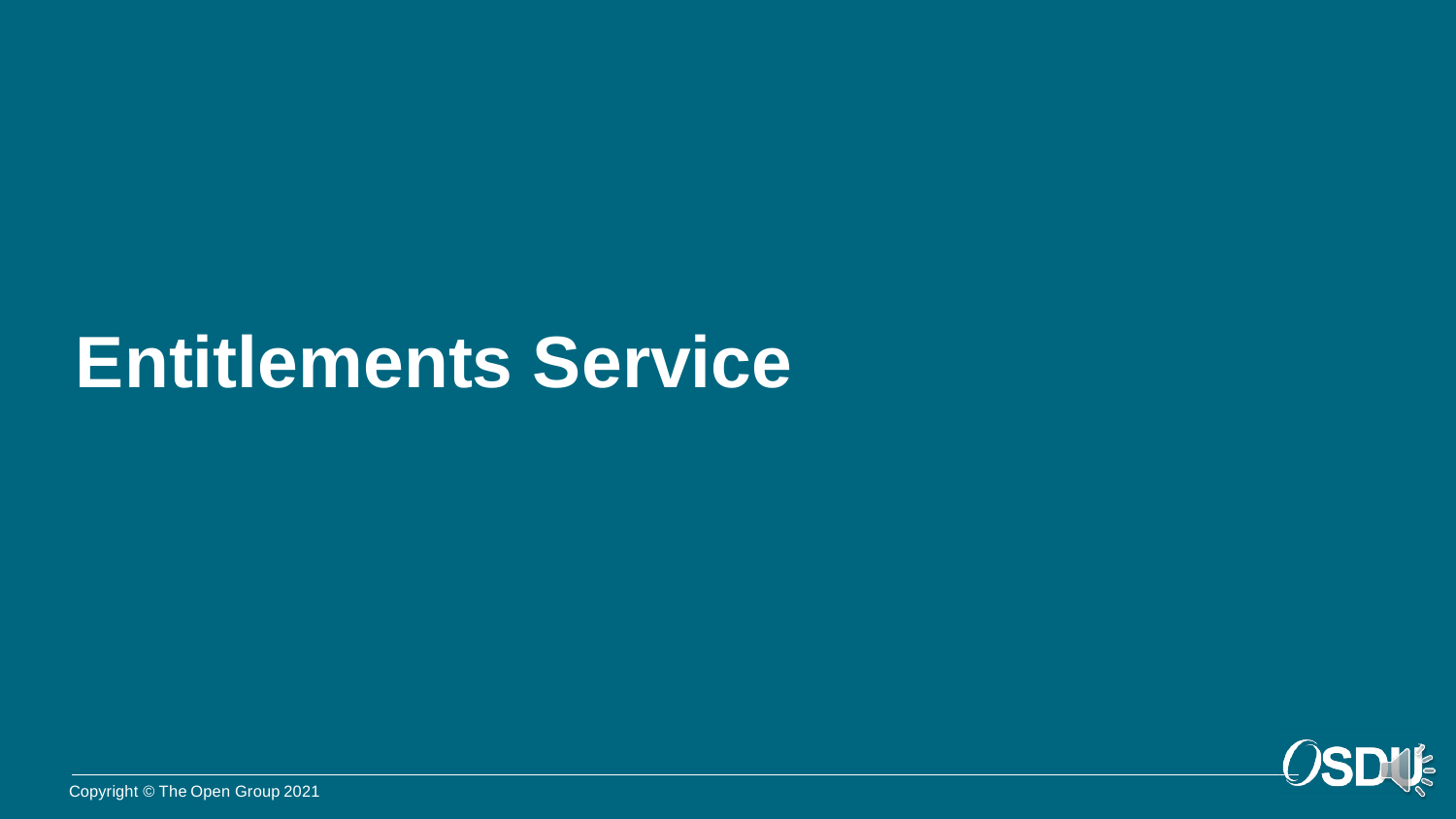#### **Role-based Access Control**



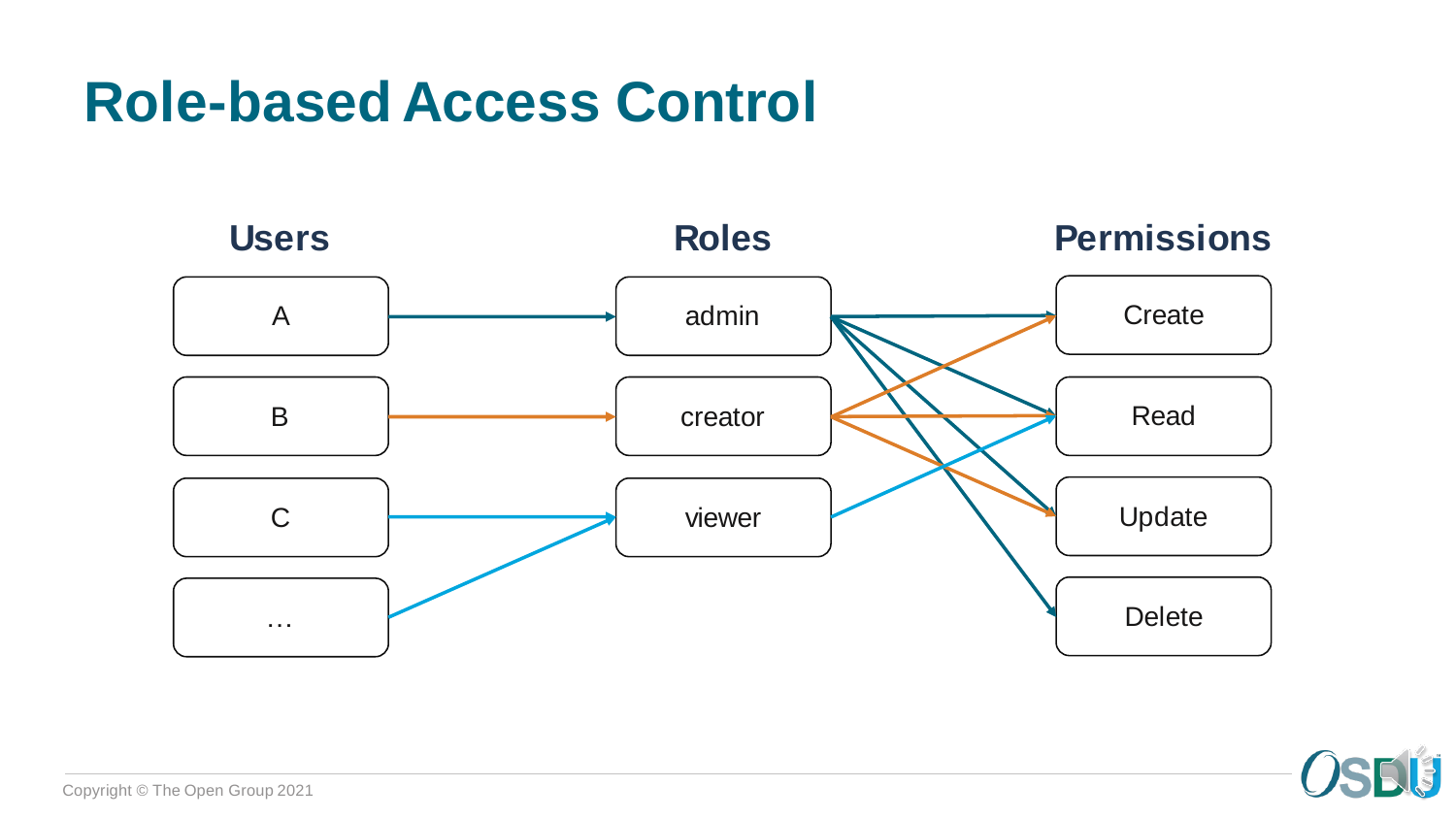### **Service Groups**

- » Grant access to services for users/service accounts
- » Service access is checked when a user tries to reach the service
- » Membership grants a list of privileges for requests
- » Groups are created during the service installation

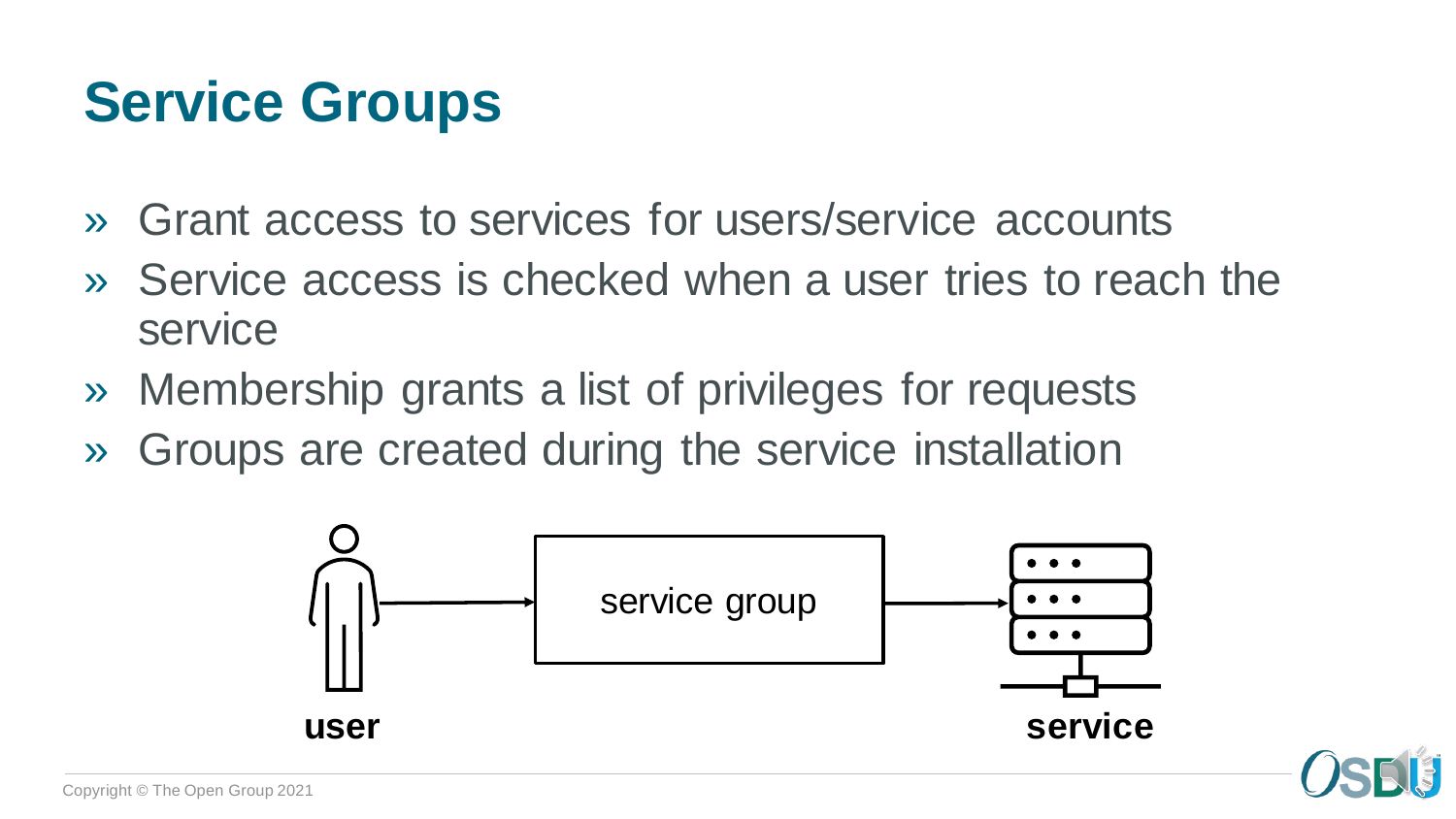#### **Data Groups**

- » Grant access to records
- » A record has the ACL (Access Control List) property containing the data groups lists:
	- owners "CRUD" permissions
	- viewers read-only permissions



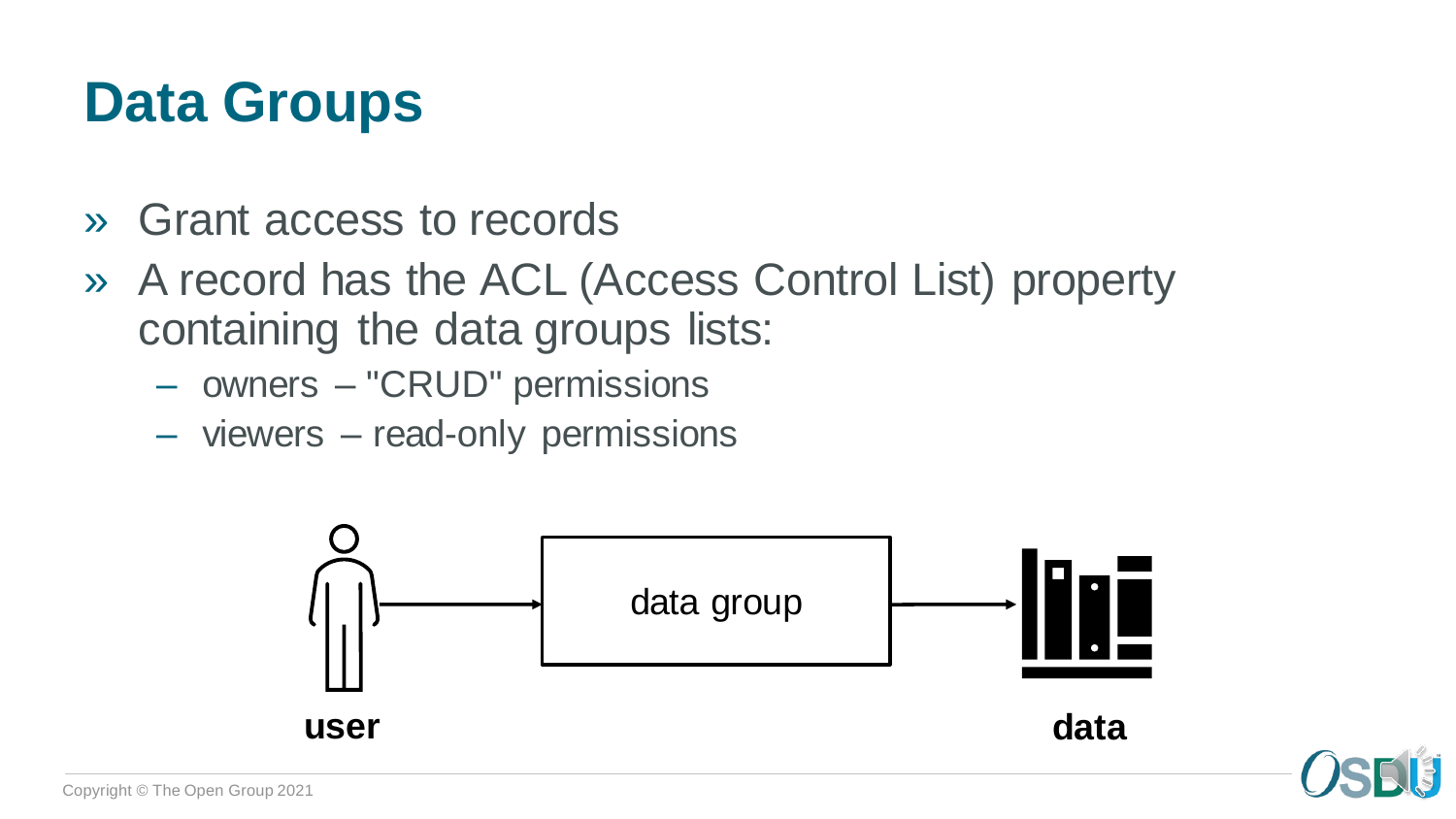#### **User Groups**

- » Grant a list of permissions for user
- » Aggregate several groups into one
- » Create a hierarchy of groups

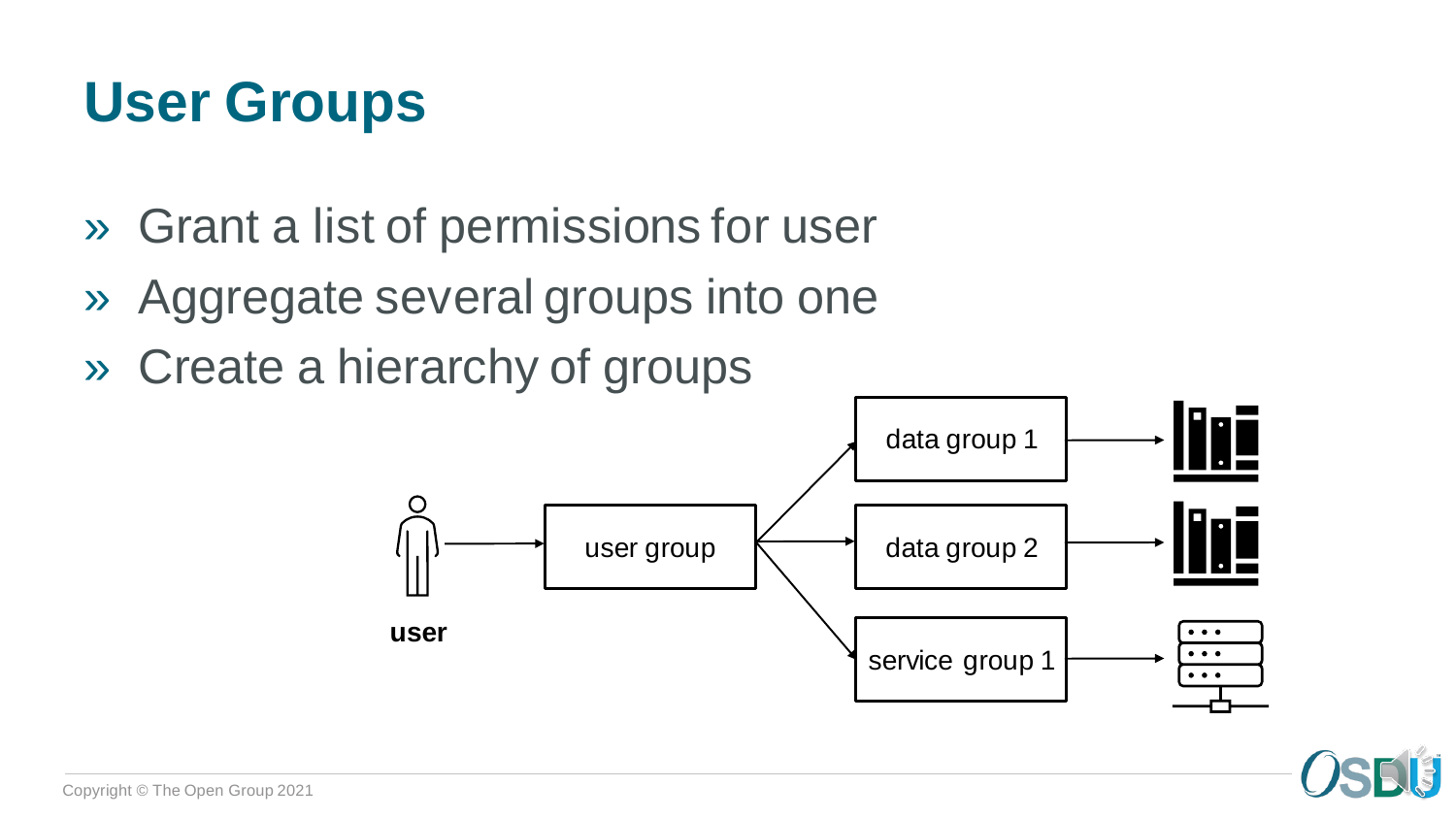### **Data Partitions**

- » Supports multi-tenancy
- » Each partition stores its own data, schemas, and groups
- » Used as an isolated environment



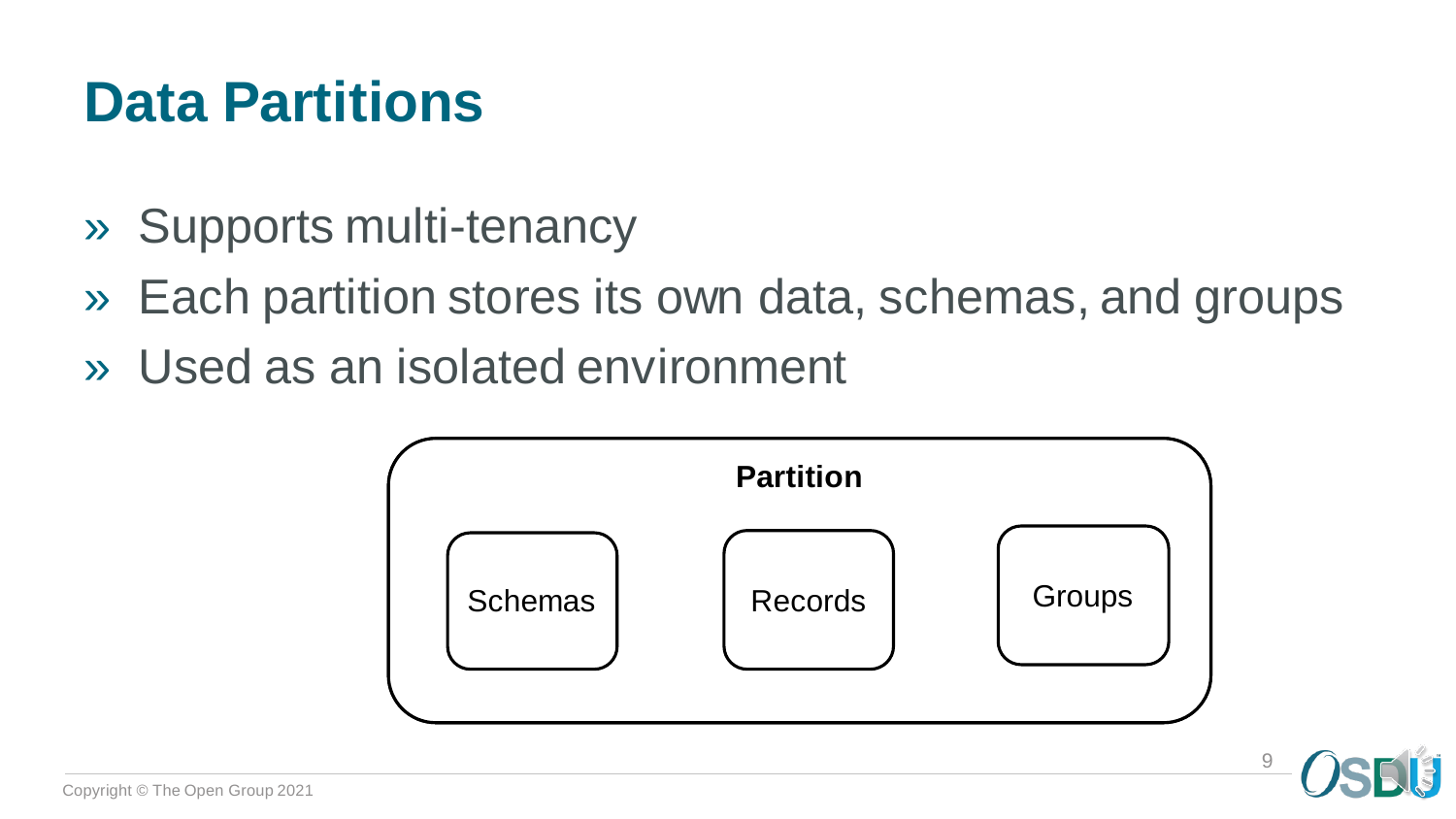### **Naming Convention: Data Group**

» Template:

*data.{resouceName}.{permission}@{data-partition-id}.{domain}*

» Example:

*data.default.owners@opendes.osdu.opengroup.org*

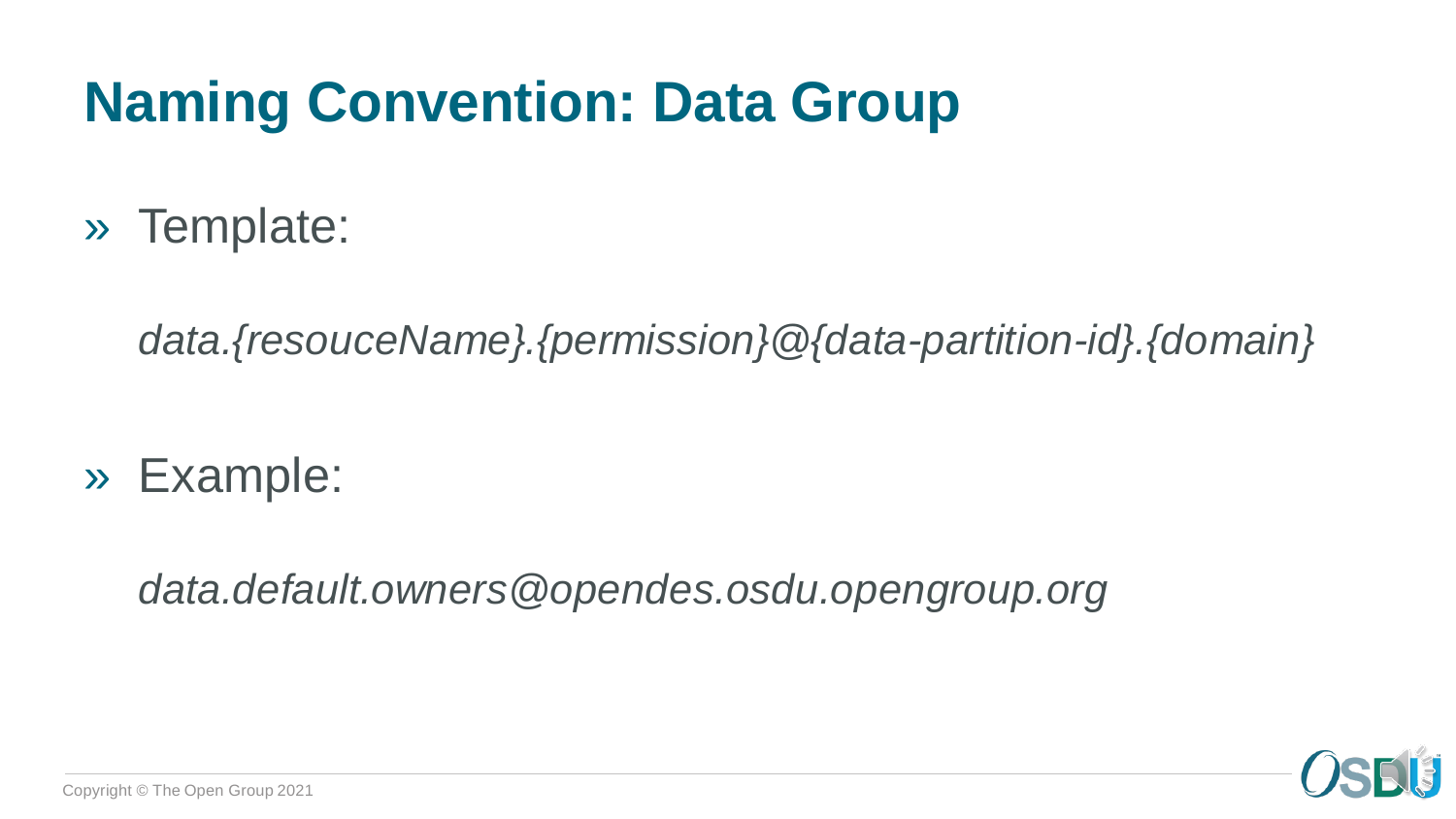

| <b>History</b>            | Collections               | <b>APIs</b> | ▶ Create user.exploration.viewers group<br>Examples $0 - \nabla$                                                                     | <b>BUI</b> |  |  |  |  |  |  |
|---------------------------|---------------------------|-------------|--------------------------------------------------------------------------------------------------------------------------------------|------------|--|--|--|--|--|--|
| + New Collection<br>Trash |                           |             |                                                                                                                                      |            |  |  |  |  |  |  |
| <b>POST</b>               | Create data.exploration-  |             | {{entitlements_api_url}}/groups<br><b>POST</b><br>$\overline{\mathbf{v}}$                                                            | Send       |  |  |  |  |  |  |
| <b>POST</b>               | Create data.production-u  |             | Auth<br>Headers (10)<br>$Body \bullet$ Pre-req.<br>Tests<br>Params<br>Settings                                                       |            |  |  |  |  |  |  |
| <b>POST</b>               | Create data.production-e  |             | $ISON =$<br>raw<br>$\overline{\mathbf{v}}$                                                                                           |            |  |  |  |  |  |  |
| <b>POST</b>               | Create data.exploration-  |             |                                                                                                                                      |            |  |  |  |  |  |  |
| <b>POST</b>               | Create data.exploration-  |             | $\mathcal{E}_{\mathcal{A}}$<br>1<br>"name": "user.example.viewers",<br>2<br>"description": "Entitlements demo test group "<br>3<br>4 |            |  |  |  |  |  |  |
| <b>POST</b>               | Create data.production-u  |             |                                                                                                                                      |            |  |  |  |  |  |  |
| <b>POST</b>               | Create data.production-e  |             |                                                                                                                                      |            |  |  |  |  |  |  |
| <b>POST</b>               | Create user.exploration.v |             | Gà<br>201 Created 753 ms 1.01 KB<br>Body $\overline{\phantom{0}}$                                                                    |            |  |  |  |  |  |  |
| <b>POST</b>               | Create user.production.vi |             |                                                                                                                                      |            |  |  |  |  |  |  |
| <b>POST</b>               | Create storage.policy.ad  |             | Visualize<br><b>JSON</b><br>Pretty<br>Raw<br>Preview                                                                                 |            |  |  |  |  |  |  |
| <b>POST</b>               | Create storage.policy.use |             | $\overline{\mathcal{E}}$<br>1<br>"name": "user.example.viewers",<br>2                                                                |            |  |  |  |  |  |  |
| $\vee$ $\vdash$           | Entitilements example     | 000         | "email": "user.example.viewers@opendes.contoso.com",<br>3                                                                            |            |  |  |  |  |  |  |
| <b>POST</b>               | Add to user.product.view  |             | "description": "Entitlements demo test group "<br>4<br>5                                                                             |            |  |  |  |  |  |  |
| <b>POST</b>               | Add to user.product.view  |             |                                                                                                                                      |            |  |  |  |  |  |  |

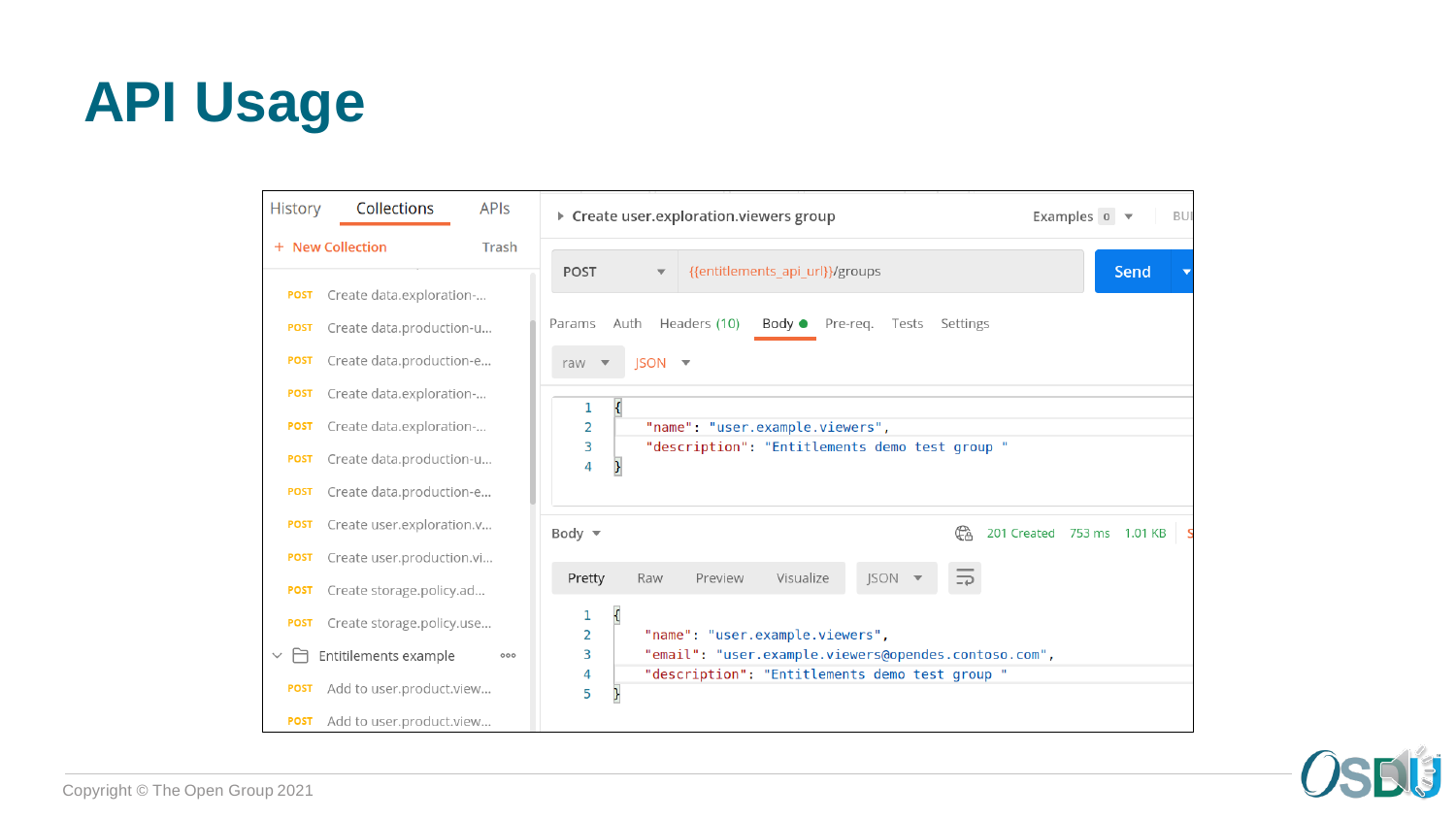#### **Group Roles**

- » Group role defines privileges to manipulate group's members
	- "MEMBER" role allows to use group's privileges
	- "OWNER" role also allows to manage group members
- » Membership is defined during membership creation process

| POST                                                 | $\overline{\mathbf{v}}$ |               | {{entitlements_api_url}}/groups/user.some_group.viewers@{{data-partition-id}}.contoso |                |  |                    |                |             |  |  |
|------------------------------------------------------|-------------------------|---------------|---------------------------------------------------------------------------------------|----------------|--|--------------------|----------------|-------------|--|--|
| Params                                               |                         | Authorization | Headers (10)                                                                          | Body $\bullet$ |  | Pre-request Script | Tests          | Settings    |  |  |
| none                                                 |                         |               | ● form-data ● x-www-form-urlencoded ● raw                                             |                |  | binary binary      | GraphQL<br>- 0 | <b>ISON</b> |  |  |
| 2<br>"email": "user email",<br>"role": "MEMBER"<br>3 |                         |               |                                                                                       |                |  |                    |                |             |  |  |

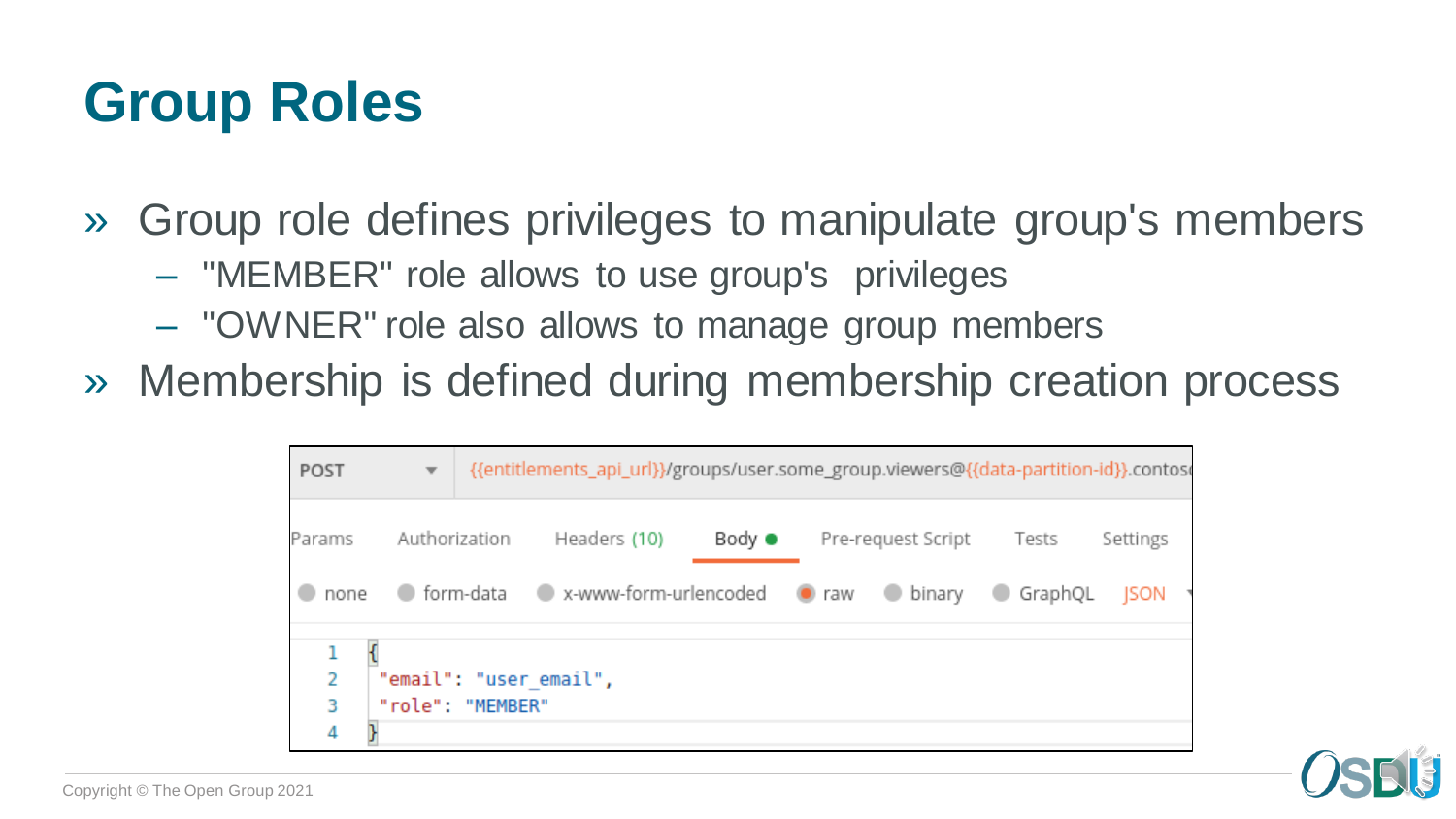



Copyright © The Open Group 2021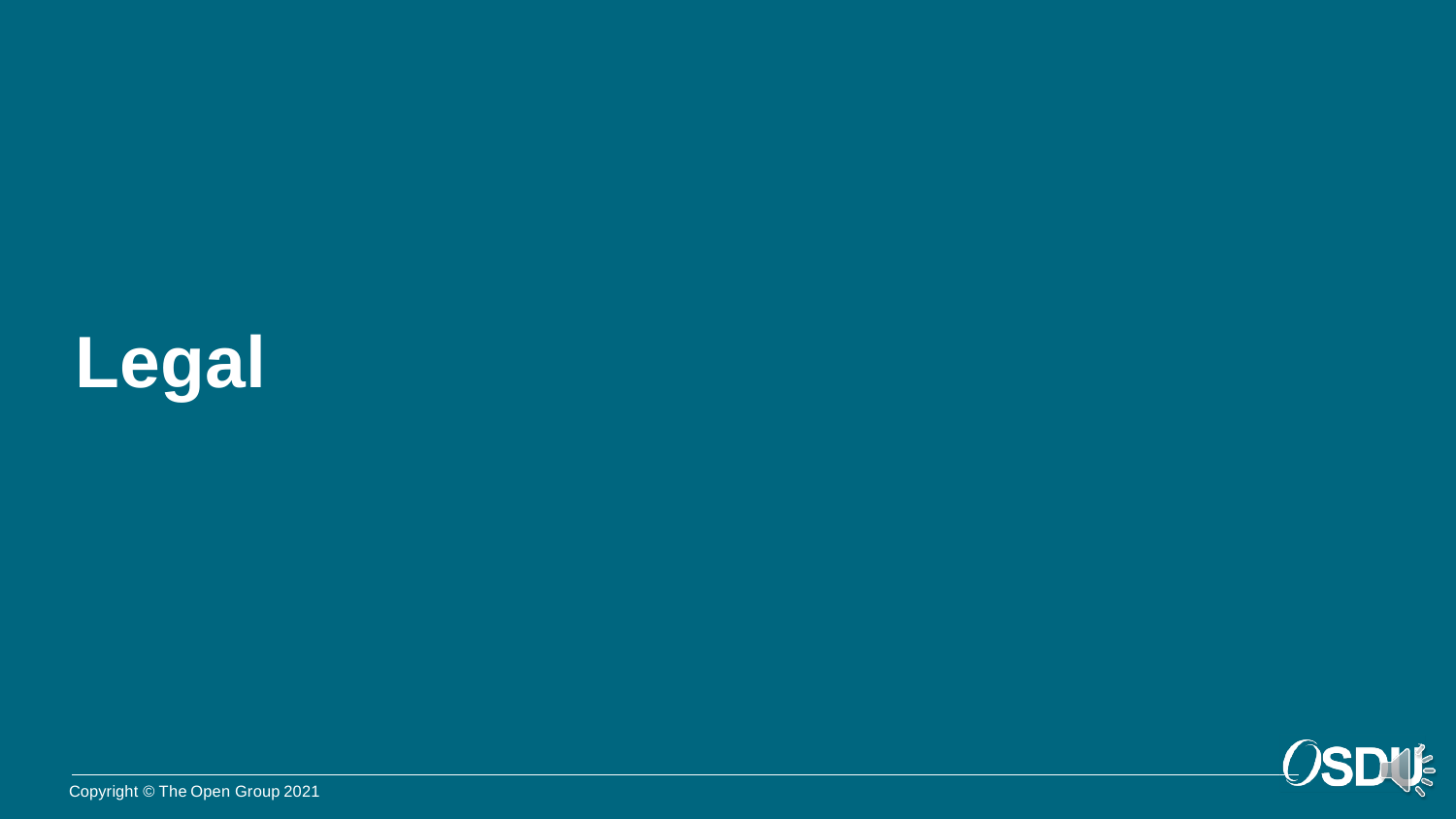

- » Legal service concerns the legal status of a record
- » Each record must contain a legal tag
- » Legal tag defines how data is ingested and consumed
- » You cannot upload a record with an invalid legal tag
- » Legal tag may be associated with a physical contract